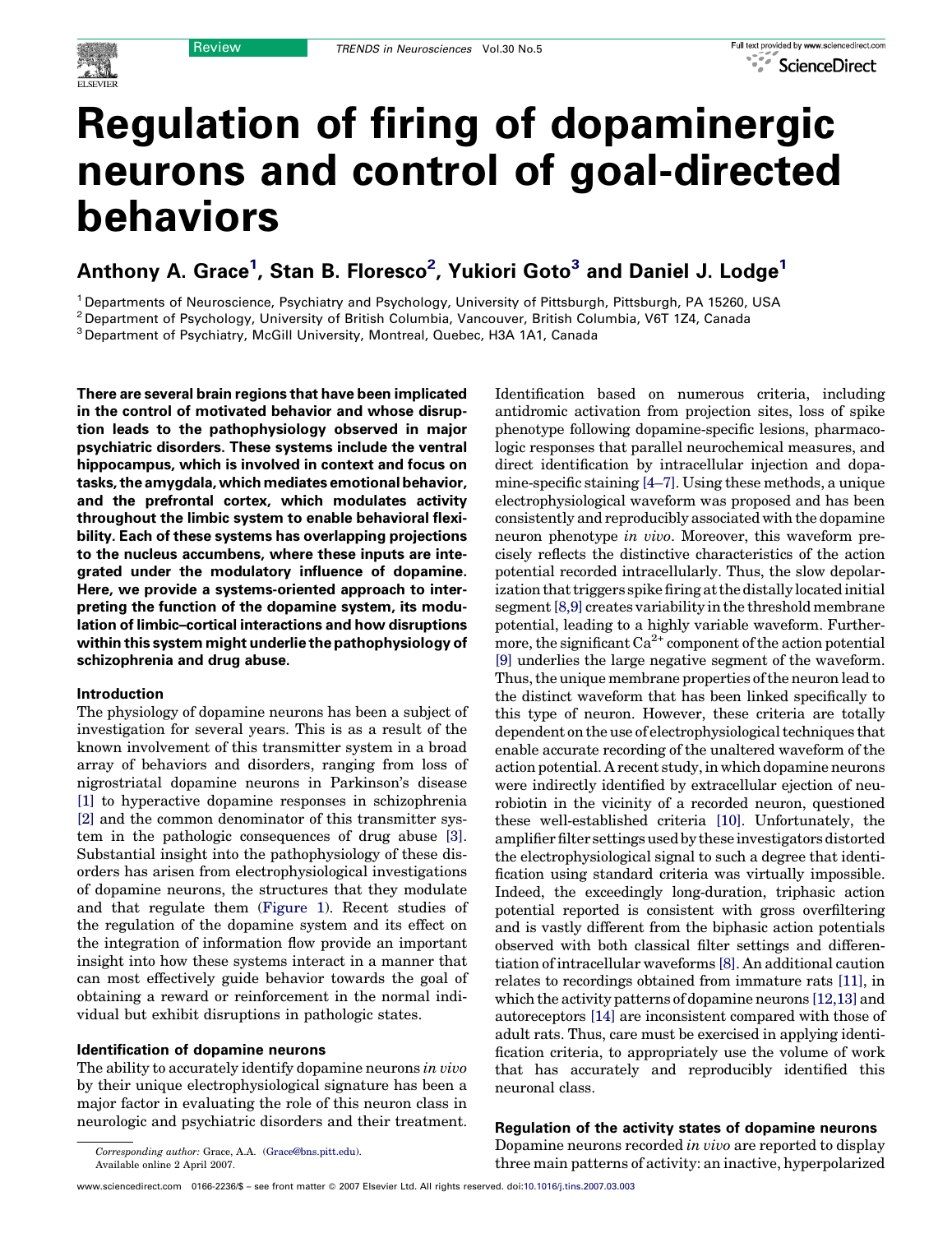<span id="page-1-0"></span>

Figure 1. A summary of the primary components that control firing of dopamine neurons and the systems on which the dopaminergic system acts in the control of goaldirected behavior. Tonic and phasic activity of dopamine neurons is regulated by inputs from the ventral pallidum and tegmental nuclei (PPTg and LDTg, respectively). Dopamine, in turn, regulates the interaction of higher-level systems controlling different aspects of behavior within the NAc. The integrated output of these interactions is then funneled through the ventral pallidal system to limbic and motor control regions. These interactions are shown in detail in subsequent figures.

state; a slow (2–10 Hz), irregular, single-spike or 'tonic' firing pattern; and a burst or 'phasic' mode [\[7\].](#page-6-0) Single-spike or 'tonic' firing is driven by an intrinsic pacemaker potential [\[15\],](#page-6-0) similar to how the pacemaker of the heart maintains activity in this organ. Burst firing or 'phasic' activity is crucially dependent on afferent input [\[16,17\]](#page-6-0) and is believed to be the functionally relevant signal sent to postsynaptic sites to indicate reward and modulate goaldirected behavior [\[18–20\]](#page-6-0). Accordingly, much research has focused on the regulation of the firing patterns of dopamine neurons and mechanisms that lead to the transitions among these activity states.

In the normal animal,  ${\sim}50\%$  of all mesencephalic dopamine neurons are not spontaneously active [\[15,21\]](#page-6-0), independent of the state of anesthesia [\[22\].](#page-6-0) Indeed, dopamine neurons recorded in vivo are observed to be bombarded constantly with high-amplitude GABA-mediated inhibitory postsynaptic potentials (IPSPs) [\[23\]](#page-6-0). Moreover, studies suggest that the source of the IPSPs is the ventral pallidum [\[24,25\]](#page-6-0), a GABA-producing region known to exhibit high levels of spontaneous activity [\[26\]](#page-6-0). Therefore, a subpopulation of dopamine neurons in the ventral tegmental area (VTA) seem to be held at a constant hyperpolarized, inactive state by the ventral pallidum and inactivation of this structure releases the dopamine neurons from inhibition and enables them to fire spontaneously [\[25,27\].](#page-6-0) This spontaneous firing state of the population of dopamine neurons supplies the stable baseline level of extrasynaptic dopamine in postsynaptic

structures and has been termed the 'tonic' dopamine state [\[20,25\]](#page-6-0). An important regulatory pathway arises from the ventral subiculum (vSub) of the hippocampus; thus, activation of the vSub drives neuronal firing in the nucleus accumbens (NAc), which, in turn, inhibits the ventral pallidum and releases dopamine neurons from inhibition ([Figure 2\)](#page-2-0). This circuit has been implicated in the ability of the hippocampus to modulate novelty-gated information storage [\[28\]](#page-6-0).

The transition from irregular single-spike firing to a burst-firing pattern represents the high-level 'phasic' dopamine response [\[20,25\]](#page-6-0) that has been associated with reward-related cues [\[19\].](#page-6-0) Phasic bursting is dependent on an excitatory amino acid, because activation of glutamatergic afferents or direct microiontophoretic application of glutamate induces burst firing in dopamine neurons in vivo [\[16,25,29\]](#page-6-0). Furthermore, direct application of competitive NMDA receptor antagonists has been shown to potently inhibit spontaneous burst firing [\[30,31\].](#page-7-0) By contrast, glutamate alone is insufficient to mediate burst firing. Thus, dopamine neurons from mesencephalic slices obtained from adult rats, in which the afferent input has been severed, display a regular pacemaker firing pattern and cannot be made to fire in bursts in response to the administration of a glutamate agonist or alterations in membrane potential alone [\[17,32–34\].](#page-6-0) These data suggest the presence of a permissive afferent 'gate' that enables dopamine neurons to respond to glutamate and initiate burst firing.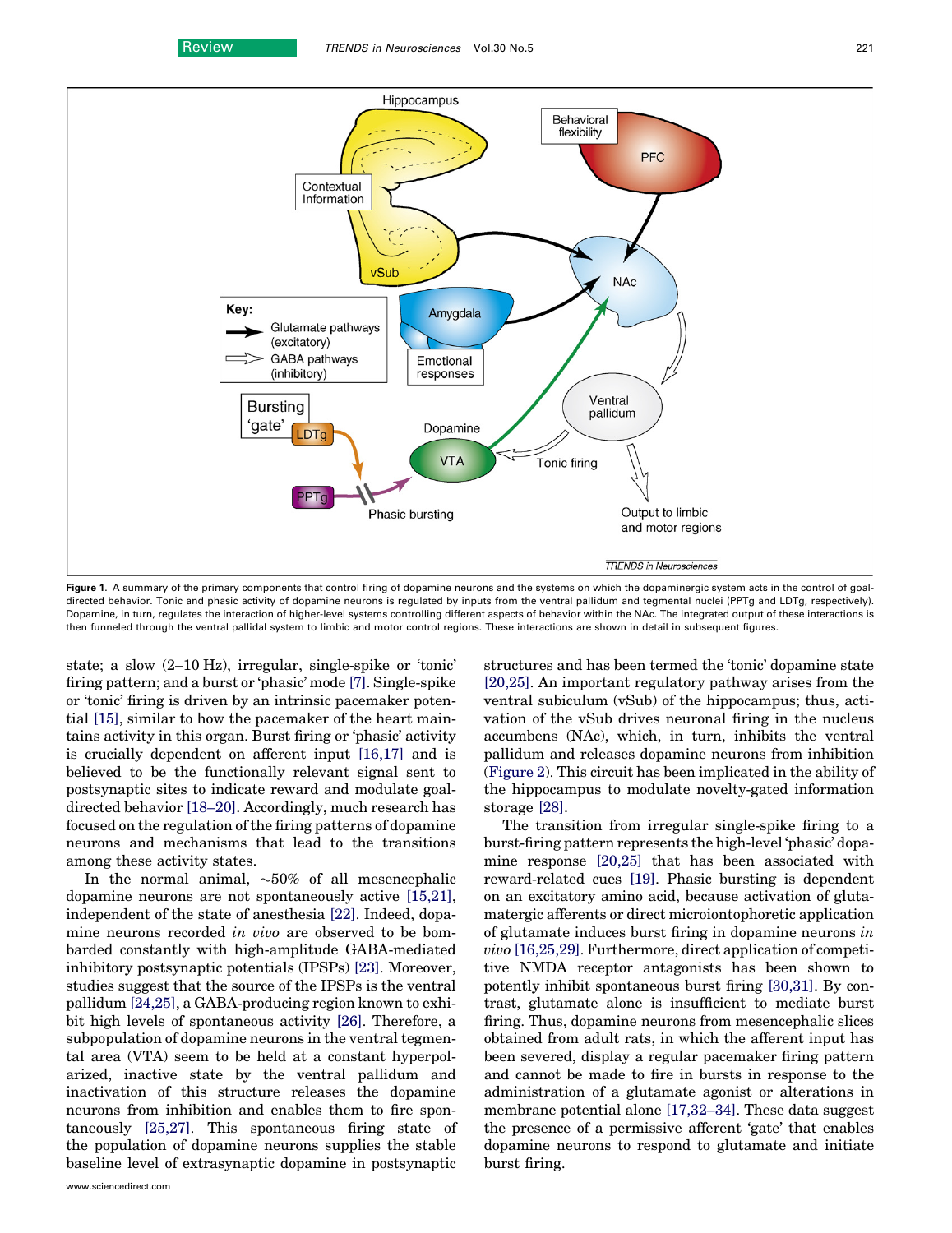<span id="page-2-0"></span>

Figure 2. The activity states of dopamine neurons are regulated by intrinsic and extrinsic factors. Dopamine neurons are known to generate their own activity through a pacemaker conductance [\[7\]](#page-6-0). However, in the intact animal, a substantial population of dopamine neurons is not firing spontaneously, being held in a hyperpolarized state by GABA-mediated inhibitory inputs from the ventral pallidum. The spontaneous tonic firing state is regulated by the vSub of the hippocampus through excitatory projections to the NAc, which, in turn, inhibits the ventral pallidum and releases silent dopamine neurons from inhibition, resulting in spike activity. This pathway controls the tonic baseline state of the dopamine system. By contrast, phasic burst firing, which is believed to be the behaviorally relevant parameter of the activity of dopamine neurons, is dependent on glutamatergic inputs arising from several areas, primary among these being the PPTg. The ability of the PPTg to elicit bursting, however, is dependent on a permissive 'gate' from the LDTg; only if this 'gate' is engaged can the PPTg enable burst firing. These two afferent systems work in concert to regulate activity states within the population of dopamine neurons, because only neurons that are in a tonic spontaneously firing state can be phasically activated by the PPTg–LDTg system [\[25,35\]](#page-6-0).

It was recently demonstrated that a crucial factor required to enable spontaneous and glutamate-driven burst firing in vivo was an active input from the laterodorsal tegmentum (LDTg; Figure 2) [\[35\].](#page-7-0) Thus, inactivation of the LDTg causes the discharge patterns of dopamine neurons to more closely resemble those observed in vitro, that is pacemaker firing lacking spontaneous bursting [\[35\]](#page-7-0). Interestingly, neither activation of glutamatergic afferents nor direct glutamate iontophoresis can induce burst firing, either in vitro [\[17,32–34\]](#page-6-0) or following LDTg inactivation [\[35\]](#page-7-0). Therefore, these data demonstrate that a functional input from the LDTg is essential for burst firing of dopamine neurons in vivo. The neurotransmitter provided by the LDTg that permits burst firing of dopamine neurons is currently unknown; however, recent data examining the spontaneous activity of dopamine neurons in nicotinic acetylcholine receptor subunit knockout mice have suggested a role for cholinergic transmission. More specifically, nicotinic acetylcholine receptor  $\beta$ 2 subunit knockout mice exhibit a global decrease in the excitability of midbrain dopamine neurons [\[36\].](#page-7-0) Therefore, the results of this study parallel those following LDTg inactivation, that is a global decrease in burst firing of dopamine neurons.

The LDTg input provides the permissive 'gate' that enables dopamine neurons to respond to a glutamatergic input with a transition to this behaviorally relevant phasic burst-firing mode. There are several potential sources for this glutamatergic input, including the prefrontal cortex

www.sciencedirect.com

(PFC), pedunculopontine tegmentum (PPTg) and lateral preoptic–rostral hypothalamic area [\[37\]](#page-7-0). The PPTg is a glutamatergic–cholinergic region driven by limbic afferents, including the PFC and extended amygdala, and activated by auditory, visual and somatosensory stimuli [\[38\]](#page-7-0). Moreover, the PPTg has been demonstrated to directly regulate burst firing of dopaminergic neurons in the VTA [\[25](#page-6-0),27,39]. Thus, activation of the PPTg triggers a transition to burst firing in dopamine neurons of the VTA [\[25,27\]](#page-6-0). The PPTg is, therefore, positioned to serve as a site of convergence, whereby a variety of sensory inputs can modulate burst firing of dopamine neurons. Indeed, such a role might be related to the propensity of this region to control conditioned responses in dopamine neurons in the VTA [\[40\]](#page-7-0). By contrast, in the substantia nigra the glutamatergic input from the subthalamic nucleus seems to be more relevant to engaging burst firing [\[41\].](#page-7-0)

Because individual afferent inputs to the VTA can selectively alter the activity states of dopamine neurons, these pathways are positioned to function in concert to regulate the output of the dopamine system [\[27\]](#page-6-0). Thus, glutamate-driven burst firing in the VTA occurs only in dopamine neurons that are already spontaneously active [\[25\]](#page-6-0). Dopamine neurons that are inactive, presumably owing to GABA-mediated hyperpolarization, are unresponsive to activation of NMDA receptors. Because nonfiring dopamine neurons have a more hyperpolarized resting membrane potential, the absent NMDA-mediated response is probably a consequence of NMDA receptor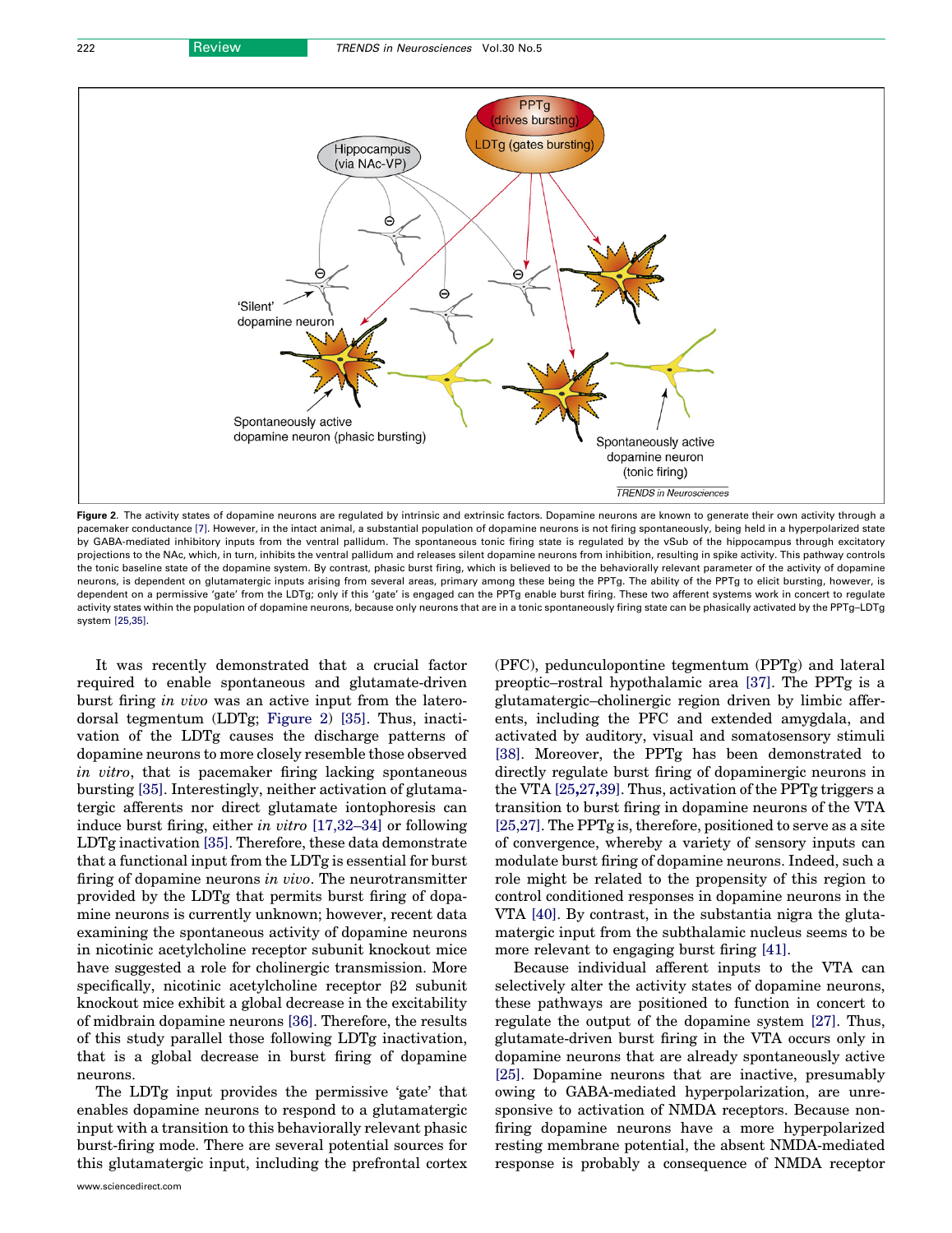<span id="page-3-0"></span>channel block by submillimolar concentrations of extracellular  $Mg^{2+}$ [\[42\].](#page-7-0) This suggests an interdependence of the GABA-mediated and glutamatergic VTA inputs; that is, only neurons not under GABA-mediated hyperpolarization are capable of entering a burst-firing mode in response to a glutamatergic input. Indeed, it has been demonstrated recently that the hippocampus can gate the activity states of dopamine neurons by decreasing ventral pallidal inhibition of their activity. Thus, by regulating the number of spontaneously active dopamine neurons, the hippocampus can determine the neurons that can be further modulated by excitatory inputs to induce a phasic burst response [\[27\]](#page-6-0). Hence, although distinct inputs to the VTA can regulate discrete activity states of dopamine neurons, these afferents also interact to regulate the responsiveness of dopamine neurons and its impact on both novelty and reward-directed behavior [\[28\]](#page-6-0).

### Compartmentalization of ventral striatal dopamine transmission

It is becoming increasingly apparent that dopamine transmission within the striatum is not a unitary phenomenon, but, instead, it might be segregated into dissociable compartments, each of which is regulated by different neural mechanisms. As alluded to above, burst firing of dopamine neurons is thought to mediate a fast-acting and spatially restricted 'phasic' signal. This mode of dopamine transmission induces a high-amplitude, transient signal, in which intrasynaptic dopamine concentrations are

estimated to reach a low millimolar range (e.g. 1.6 mM in the NAc [\[43\]\)](#page-7-0) that might function rather selectively on dopamine receptors localized within or around the synapse (Figure 3). Importantly, phasic release of dopamine is expected to affect a relatively restricted number of postsynaptic neurons within the striatum, because diffusion of dopamine from the synapse is curtailed by reuptake mechanisms involved in eliminating dopamine from the synaptic cleft by the high-affinity dopamine transporter (DAT) [\[25\]](#page-6-0). The finding that a selective increase in PPTgmediated burst firing of dopamine neurons, occurring without a change in the overall number of these cells that are active, does not evoke a discernable change in extrasynaptic dopamine levels within the NAc supports this hypothesis; however, if uptake is blocked, the same manipulation causes a dramatic increase in dopamine efflux. This finding indicates that a selective increase in burst firing of dopamine neurons induces a massive increase in dopamine release at the terminal level. However, under normal conditions, most of the dopamine released does not escape the synaptic cleft owing to reuptake by DAT.

In contrast to the phasic dopamine signal, extrasynaptic or 'tonic' dopamine transmission, resulting from spike activity, represents a dopamine pool in the extracellular space, the concentration of which changes on a much slower time course than transmission mediated by burst firing of dopamine neurons (seconds to minutes versus milliseconds, respectively). Changes in the dopamine concentration within this compartment are dependent on



Figure 3. The dopamine input to the NAc exhibits a functional compartmentalization. Upon behaviorally salient stimulation, dopamine neurons emit a phasic burst of spikes. This leads to a massive release of dopamine into the synaptic cleft within the NAc (1). Dopamine levels within the synaptic cleft reach considerably high concentrations (estimated to be in the hundreds of micromolar range [\[43\]\)](#page-7-0), which should saturate postsynaptic D2 receptors that are preferentially localized within the synapse [\[44\].](#page-7-0) Most of the released dopamine is then rapidly removed from this spatially constrained compartment through reuptake into the terminal by the DAT before it can leave the synaptic cleft. Because dopamine within the cleft can saturate the D2 receptors, it is probable that this represents the compartment measured by raclopride displacement in imaging studies. By contrast, baseline slow, single-spike tonic activity of VTA dopamine neurons is responsible for the steady-state low-level (i.e, a concentration in the tens of nanomolar range) tonic dopamine present in the extracellular space of the NAc (2; represented by light green clouds). Dopamine in this compartment is not disproportionately affected by the DAT. Although tonic dopamine levels are only 0.01% of those estimated to be present in the synaptic cleft, it is still of sufficient concentration to stimulate the highly sensitive presynaptic D2 receptors present on afferent terminals. It is this dopamine compartment that is assessed by microdialysis measures [\[20,25\].](#page-6-0)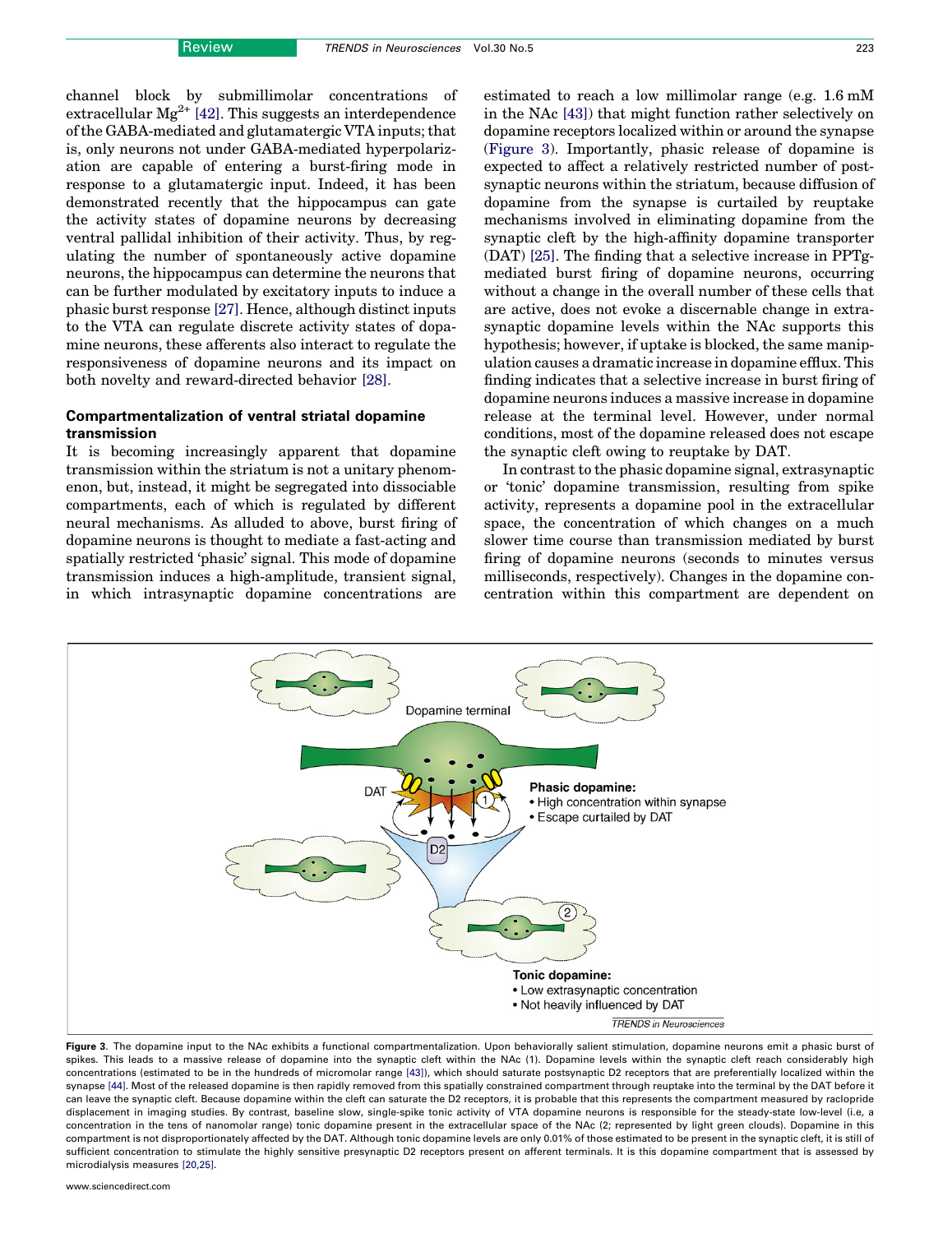tonic firing of dopamine neurons, rather than DAT activity. Thus, increases in the tonic activity of the dopamine neuron population through activation of the vSub result in consistent increases in extracellular dopamine levels in the NAc ([Figure 3](#page-3-0)). However, blockade of dopamine reuptake does not alter the magnitude of change in the tonic dopamine level induced by disinhibition of nonfiring dopamine neurons. This indicates that, once dopamine diffuses away from the terminal, tonic dopamine levels are not heavily influenced by reuptake, and other mechanisms, such as enzymatic degradation, might regulate the clearance of dopamine from the extrasynaptic space. This organization is proposed to have an important role in the behavior function of this system, because each pathway controls a distinct compartment of dopamine transmission within the ventral striatum that interacts to control the balance between cortical and limbic drives of behavior.

### Interaction between limbic and cortical inputs in the nucleus accumbens

The above data show that the dopamine system is functionally compartmentalized into two systems: a slow, tonic release of dopamine mediated by the population of spontaneously active dopamine neurons that maintains the low tonic concentration of dopamine in the extrasynaptic space, and a rapid, brief, high-amplitude phasic release of dopamine that is driven by behaviorally relevant burst firing of dopamine neurons. Indeed, because of the high concentration of intrasynaptic dopamine D2 receptors in the ventral striatum [\[44\]](#page-7-0), it is probable that phasic dopamine transmission is reflected by raclopride displacement in imaging studies, whereas tonic dopamine transmission is selectively detected by microdialysis measures. Phasic changes in bursting of dopamine neurons occur in response to primary or conditioned rewarding stimuli and have been proposed to mediate a prediction error for anticipated rewards [\[19,45\].](#page-6-0) By its nature, fast-acting phasic dopamine transmission is expected to modulate the activity of only a subgroup of medium spiny neurons in the NAc. Thus, this mode of dopamine signaling might have a particularly important role during the early stages of reward-related associative learning, altering synaptic strengths of selected limbic striatal inputs to particular ensembles of NAc neurons [\[45,46\]](#page-7-0). By contrast, slower changes in the tonic levels of dopamine, regulated by the overall activity of the population of dopamine neurons, are more spatially distributed, modulating the activity of a large number of neurons in the ventral striatum, in addition to modulating presynaptic glutamatergic inputs from different limbic and cortical regions. Interactions between these tonic and phasic dopamine states are believed to potently modulate input selection and thus regulate the selection of the response in ambiguous situations to most effectively guide goal-directed behavior [\[47,48\]](#page-7-0).

Both anatomic [\[49,50\]](#page-7-0) and electrophysiological [\[51\]](#page-7-0) studies have revealed that single neurons in the NAc receive convergent synaptic inputs from limbic structures, such as the vSub of the hippocampus, basolateral amygdala and PFC. Therefore, the NAc is positioned to integrate a substantial amount of information from these regions. Moreover, the dopamine system has a crucial role in regulating this integrative function. Data show that the NAc inputs coming from the limbic system and PFC are differentially regulated by dopamine receptor subtypes. Thus, D2 receptor stimulation was found to selectively attenuate the input from the medial PFC (mPFC) [\[52–](#page-7-0) [54\]](#page-7-0); moreover, this attenuation is in a steady state, in that dopamine antagonists increase the input from the mPFC and D2 receptor agonists attenuate it. This input is also selectively affected by tonic dopamine transmission. Therefore, if the ventral pallidum is inactivated, which increases the number of firing dopamine neurons, there is a selective attenuation of the mPFC afferent drive of the NAc, without an effect on the input from the hippocampus vSub. By contrast, if the ventral pallidum is stimulated, tonic D2 receptor suppression of the mPFC input is diminished. These data demonstrate that changes in the activity of the population of dopamine neurons, which increases tonic dopamine levels in the NAc, selectively attenuate the afferent drive from the mPFC through D2 receptor stimulation [\(Figure 4](#page-5-0)).

By contrast, the rapid phasic dopamine system exerts its functional actions selectively on limbic system inputs. Thus, dopamine D1 receptor stimulation was found to increase the responsiveness of NAc neurons to inputs [\[53\]](#page-7-0), specifically those arising from the vSub, without affecting inputs arising from the mPFC [\[54\]](#page-7-0). This system seems to depend on functional activation of the dopamine system, because D1 receptor antagonists do not have the opposite action in the anesthetized rat. The vSub inputs are selectively affected by phasic activation of the dopamine system; therefore, burst firing in dopamine neurons elicited by stimulation of PPTg glutamatergic afferents leads to a selective D1 receptor-mediated augmentation of vSub inputs to the NAc [\(Figure 4](#page-5-0)) [\[54\].](#page-7-0) In summary, increases in the dopamine input to the NAc mediate a shift in information flow away from mPFC control (through tonic D2 receptor-mediated attenuation of mPFC inputs), favoring limbic vSub control (through phasic D1 receptormediated augmentation of vSub afferents).

#### Behavioral significance of dopamine modulation of limbic and cortical inputs

These data demonstrate that tonic and phasic activation of the dopamine system can selectively modulate the PFC and limbic afferent interactions within the NAc, as evaluated by electrophysiological measures of neuronal pathway activation. However, does this translate into functional actions, with respect to the behavior of the animal? Such an interaction is revealed by examining the effects of manipulation of the dopamine system on goal-directed behavior believed to be mediated by the NAc [\[54\].](#page-7-0) To do this, rats were tested for their performance on a discrimination task, in which reaching a goal to obtain a reward is dependent on learning to respond to one cue, and then changing the task so that the rats had to ignore the original 'correct' cue and instead pay attention to another signal to determine the new correct choice. This paradigm enables the evaluation of both the ability to acquire a discrimination task and the ability to switch strategies once the initial discrimination is no longer valid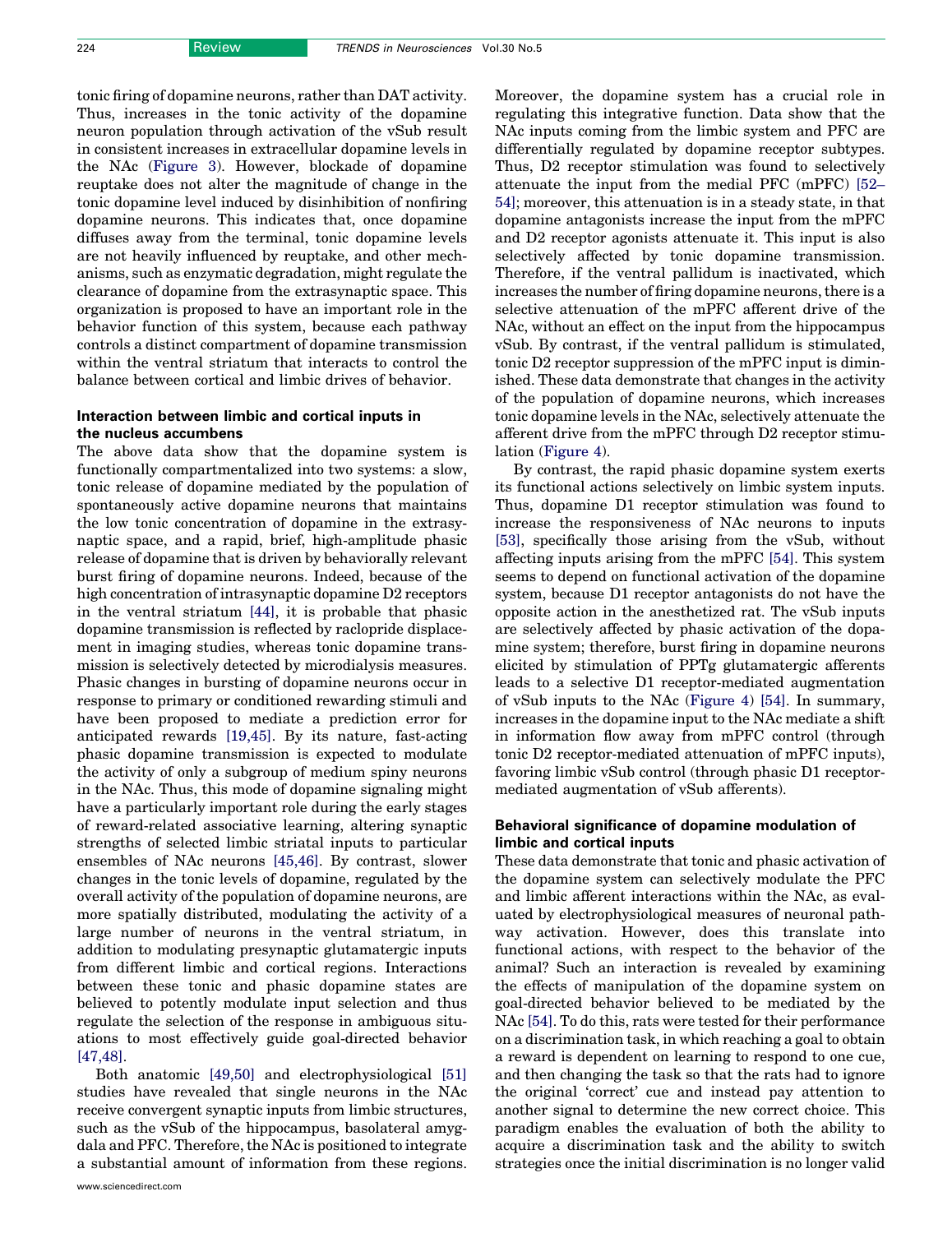<span id="page-5-0"></span>![](_page_5_Figure_3.jpeg)

Figure 4. The NAc receives afferent inputs from several frontal cortical and limbic cortical regions, with excitatory glutamatergic afferents from these regions overlapping with a VTA dopamine input onto single neurons in this structure. Therefore, the NAc is positioned to integrate substantial amounts of information under the modulatory influence of the dopamine system for subsequent processing by output regions, such as the ventral pallidum. The input from the PFC is regulated by presynaptic D2 receptors, with D2 receptor stimulation inhibiting the ability of the PFC to influence NAc neurons. Presynaptic D2 receptor stimulation is dependent on extracellular dopamine (clouds) released by tonic dopamine neuron firing and is of sufficient sensitivity to be activated by the low tonic levels of extracellular dopamine present in the NAc extracellular milieu. By contrast, activation of D1 receptors by the high-amplitude, phasic dopamine signal can potentiate the drive of NAc neurons by inputs from the hippocampus vSub. As a consequence, an increase in tonic and phasic dopamine transmission inhibits the PFC drive and potentiates the vSub drive, effectively shifting the balance of information flow in favor of limbic inputs from the hippocampus [\[54\]](#page-7-0). By contrast, antipsychotic drug administration, by blocking dopamine receptors and inactivating dopamine neuron firing [\[62\]](#page-7-0), would shift the balance of information flow in favor of a PFC predominance.

(i.e. show behavior flexibility), which together evaluate two interdependent means that drive effective goal-directed strategies. Then, each of the inputs to the NAc was neurochemically disconnected and the effects on task acquisition and behavior flexibility were evaluated.

Because the vSub input is modulated by D1 receptors, the influence of this input on the NAc was attenuated through a neurochemical disconnection, that is the vSub was inactivated unilaterally, whereas a D1 receptor antagonist was administered into the contralateral NAc. Under this condition, the rats were found to perform poorly in both parts of the task – they showed impairment in both the acquisition and the response-switching tasks. This is consistent with the function of the phasic dopamine system in using reward for learning a response strategy. By contrast, when the mPFC was disconnected (i.e. unilateral inactivation of the mPFC and administration of a D2 receptor agonist into the contralateral NAc), the rats performed the initial discrimination accurately but failed to switch strategies, exhibiting perseverance instead. Therefore, by increasing phasic and tonic dopamine transmission, the organism can continue to respond in a successful manner to achieve a goal, in addition to limiting the propensity to seek novel alternate solutions. However, taken to an extreme, such a focus can negatively affect the ability to achieve a desired goal, such as has been proposed to occur during pathologic states in this system.

#### Dopamine regulation of synaptic plasticity and its role in drug addiction

Drug addiction is characterized by the compulsive use of drugs of abuse, and substantial evidence suggests that disruption of the dopamine system in the NAc lies at the core of this condition [\[55,56\]](#page-7-0). Several studies have suggested that long-term alterations in dopamine-associated synaptic plasticity might be involved in the pathophysiology of drug addiction [\[57\].](#page-7-0) Indeed, with repetitive activation, afferent inputs to the NAc exhibit competitive synaptic plasticity within this structure. Thus, high-frequency tetanic stimulation of the vSub was found to produce long-term potentiation (LTP) of this afferent input to the NAc but long-term depression (LTD) of the PFC input to the NAc. By contrast, if a similar tetanic stimulation is subsequently applied to the PFC, LTP is induced in the PFC afferents to the NAc and LTD is induced in the vSub afferents. Therefore, the PFC and the vSub seem to compete for the control of information flow within the NAc. Moreover, increased stimulation by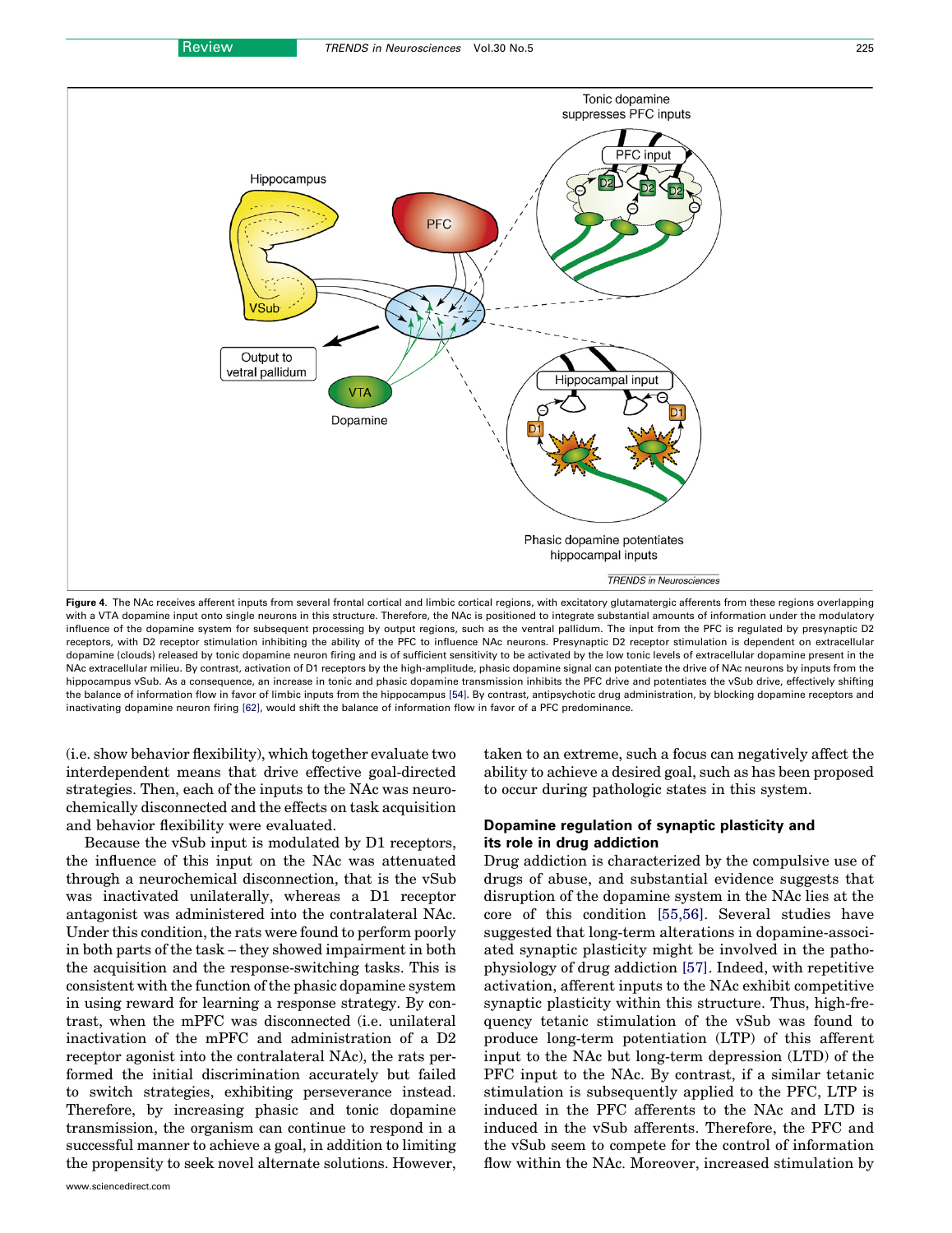<span id="page-6-0"></span>dopamine tends to favor the vSub input, owing to a D1 receptor-dependent facilitation of this afferent pathway, with concomitant D2 receptor-dependent attenuation of the PFC input [\[58\].](#page-7-0) Thus, in the regulation of information flow within the NAc, a balance exists between the vSub limbic system and the PFC that depends on the recent history of activation (i.e. the pathway activated first wins), with dopamine shifting the balance in favor of the limbic system.

The competition between the vSub and the PFC has particular functional relevance in animals sensitized to psychostimulants. Thus, in rats that have been sensitized to cocaine, the balance of inputs to the NAc seems to exist in precisely the same state as that observed following tetanic stimulation of the vSub. Therefore, it seems that repeated cocaine treatment induces LTP in the vSub input pathway, while attenuating PFC control over this system. Moreover, this is reflected in the behavior of the animal: the cocaine-sensitized rats are not impaired in acquiring discrimination tasks but show powerful perseverative behavior if the goal is switched (i.e. a continued response to the original stimulus after it is no longer rewarded) [\[58\]](#page-7-0). Indeed, a similar type of disruption in the balance of the systems might occur after repeated L-DOPA administration in parkinsonian patients, whereby patients exhibit an impairment in probabilistic reversal learning that is correlated to the lack of NAc activation during the 'on' phase of treatment [\[59,60\]](#page-7-0). These data suggest that, in an individual taking a psychostimulant, there is an overrepresentation of limbic influence in the NAc and a disruption in the ability of the PFC to enable behavior flexibility. Such a condition could lock the individual into a state of perseverative drug-seeking behavior from which they cannot easily escape.

#### Concluding remarks

Studies of the regulation of limbic system function suggest that the balance between limbic and frontal cortical information inputs into the NAc is crucial for the normal regulation of goal-directed behavior. Furthermore, the dopamine system has a central role in maintaining this delicate equilibrium. Disruption of the stability of this system, either through pathologic states (e.g. pathology within the PFC) or pharmacologic intervention (e.g. drug abuse), is proposed to be a primary factor in the pathophysiology of major psychiatric conditions [\[61\]](#page-7-0). Indeed, the balance of inputs and how this affects regulation of dopamine neurons might form the pathophysiological basis for disorders of motivation and affect, and re-establishing this balance might be the most effective treatment strategy in alleviating these disturbances.

#### References

- 1 Hornykiewicz, O. (1962) [Dopamine (3-hydroxytyramine) in the central nervous system and its relation to the Parkinson syndrome in man.] Dtsch. Med. Wochenschr. 87, 1807–1810
- 2 Laruelle, M. and Abi-Dargham, A. (1999) Dopamine as the wind of psychotic fire: new evidence from brain imaging studies. J. Psychopharmacol. 13, 358–371
- 3 Grace, A.A. (1995) The tonic/phasic model of dopamine system regulation: its relevance for understanding how stimulant abuse can alter basal ganglia function. Drug Alcohol Depend. 37, 111–129
- 4 Bunney, B.S. et al. (1973) Dopaminergic neurons: Effect of antipsychotic drugs and amphetamine on single cell activity. J. Pharmacol. Exp. Ther. 185, 560–571
- 5 Hollerman, J.R. and Grace, A.A. (1990) The effects of dopaminedepleting brain lesions on the electrophysiological activity of rat substantia nigra dopamine neurons. Brain Res. 533, 203–212
- 6 Grace, A.A. and Bunney, B.S. (1980) Nigral dopamine neurons: intracellular recording and identification with L-dopa injection and histofluorescence. Science 210, 654–656
- 7 Grace, A.A. and Bunney, B.S. (1983) Intracellular and extracellular electrophysiology of nigral dopaminergic neurons–1. Identification and characterization. Neuroscience 10, 301–315
- 8 Grace, A.A. and Bunney, B.S. (1983) Intracellular and extracellular electrophysiology of nigral dopaminergic neurons–2. Action potential generating mechanisms and morphological correlates. Neuroscience 10, 317–331
- 9 Grace, A.A. (1990) Evidence for the functional compartmentalization of spike generating regions of rat midbrain dopamine neurons recorded in vitro. Brain Res. 524, 31–41
- 10 Ungless, M.A. et al. (2004) Uniform inhibition of dopamine neurons in the ventral tegmental area by aversive stimuli. Science 303, 2040–2042
- 11 Margolis, E.B. et al. (2006) The ventral tegmental area revisited: is there an electrophysiological marker for dopaminergic neurons? J. Physiol. 577, 907–924
- 12 Wang, L. and Pitts, D.K. (1994) Postnatal development of mesoaccumbens dopamine neurons in the rat: electrophysiological studies. Brain Res. Dev. Brain Res. 79, 19–28
- 13 Mereu, G. et al. (1997) Spontaneous bursting activity of dopaminergic neurons in midbrain slices from immagure rats: role of N-methyl-Daspartate receptors. Neuroscience 77, 1029–1036
- 14 Hedner, T. and Lundborg, P. (1985) Development of dopamine autoreceptors in the postnatal rat brain. J. Neural Transm. 62, 53–63
- 15 Grace, A.A. and Bunney, B.S. (1984) The control of firing pattern in nigral dopamine neurons: single spike firing. J. Neurosci. 4, 2866–2876
- 16 Grace, A.A. and Bunney, B.S. (1984) The control of firing pattern in nigral dopamine neurons: burst firing. J. Neurosci. 4, 2877–2890
- 17 Grace, A.A. and Onn, S.P. (1989) Morphology and electrophysiological properties of immunocytochemically identified rat dopamine neurons recorded in vitro. J. Neurosci. 9, 3463–3481
- 18 Berridge, K.C. and Robinson, T.E. (1998) What is the role of dopamine in reward: hedonic impact, reward learning, or incentive salience? Brain Res. Brain Res. Rev. 28, 309–369
- 19 Schultz, W. (1998) Predictive reward signal of dopamine neurons. J. Neurophysiol. 80, 1–27
- 20 Grace, A.A. (1991) Phasic versus tonic dopamine release and the modulation of dopamine system responsivity: a hypothesis for the etiology of schizophrenia. Neuroscience 41, 1–24
- 21 Bunney, B.S. and Grace, A.A. (1978) Acute and chronic haloperidol treatment: comparison of effects on nigral dopaminergic cell activity. Life Sci. 23, 1715–1727
- 22 Freeman, A.S. et al. (1985) Firing properties of substantia nigra dopaminergic neurons in freely moving rats. Life Sci. 36, 1983–1994
- 23 Grace, A.A. and Bunney, B.S. (1985) Opposing effects of striatonigral feedback pathways on midbrain dopamine cell activity. Brain Res. 333, 271–284
- 24 Floresco, S.B. et al. (2001) Glutamatergic afferents from the hippocampus to the nucleus accumbens regulate activity of ventral tegmental area dopamine neurons. J. Neurosci. 21, 4915–4922
- 25 Floresco, S.B. et al. (2003) Afferent modulation of dopamine neuron firing differentially regulates tonic and phasic dopamine transmission. Nat. Neurosci. 6, 968–973
- 26 Tsai, C.T. et al. (1989) A comparison of the effects of electrical stimulation of the amygdala and hippocampus on subpallidal output neurons to the pedunculopontine nucleus. Brain Res. 494, 22–29
- 27 Lodge, D.J. and Grace, A.A. (2006) The hippocampus modulates dopamine neuron responsivity by regulating the intensity of phasic neuron activation. Neuropsychopharmacology 31, 1356–1361
- 28 Lisman, J.E. and Grace, A.A. (2005) The hippocampal-VTA loop: controlling the entry of information into long-term memory. Neuron 46, 703–713
- 29 Chergui, K. et al. (1994) Subthalamic nucleus modulates burst firing of nigral dopamine neurones via NMDA receptors. Neuroreport 5, 1185–1188